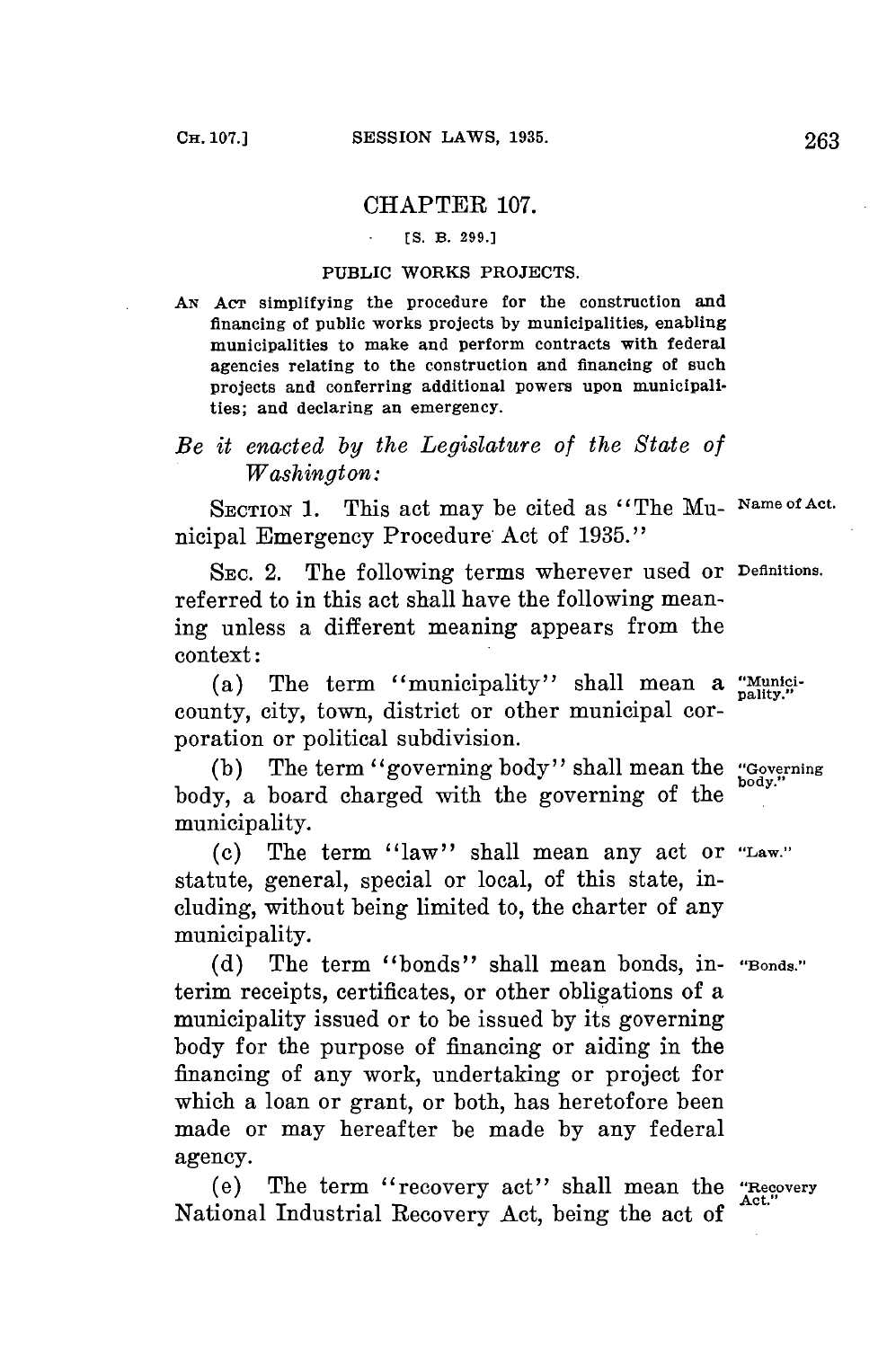the congress of the United States of America approved June sixteenth, nineteen hundred thirtythree, entitled "An Act to encourage national industrial recovery, to foster fair competition, and to provide for the construction of certain useful public works, and for other purposes," and any acts amendatory thereof, and any acts supplemental thereto, and revisions thereof, and any further acts or joint resolutions of the congress of the United States of America to reduce and relieve unemployment or to provide for the construction of public works or for work relief.

**(f)** The term "federal agency" shall include the United States of America, the president of the **"Federal** United States of America, the federal emergency Agency." administrator of public works, reconstruction finance corporation, and any agency or instrumentality of the United States of America, which has heretofore been or hereafter may be designated, created or authorized to make loans or grants.

**(g)** The term "public works project" shall mean any work, project, or undertaking which any munici- **"Public** pality, is authorized or required **by** law to undertake or any lawful purpose for which any municipality is authorized or required **by** law to make an appropriation.

(h) The term "contract" or "agreement" between a federal agency and a municipality shall include contracts and agreements in the customary "Contract" form and shall also be deemed to include an allot-<br>"Agree- ment of funds, resolution, unilateral promise, or ment of funds, resolution, unilateral promise, or commitment **by** a federal agency **by** which it shall undertake to make a loan or grant, or both, upon the performance of specified conditions or compliance with rules and regulations theretofore or thereafter promulgated, prescribed or published **by** a federal agency. In the case of such an allotment of funds, resolution, unilateral promise, or commitment **by** a

**Works**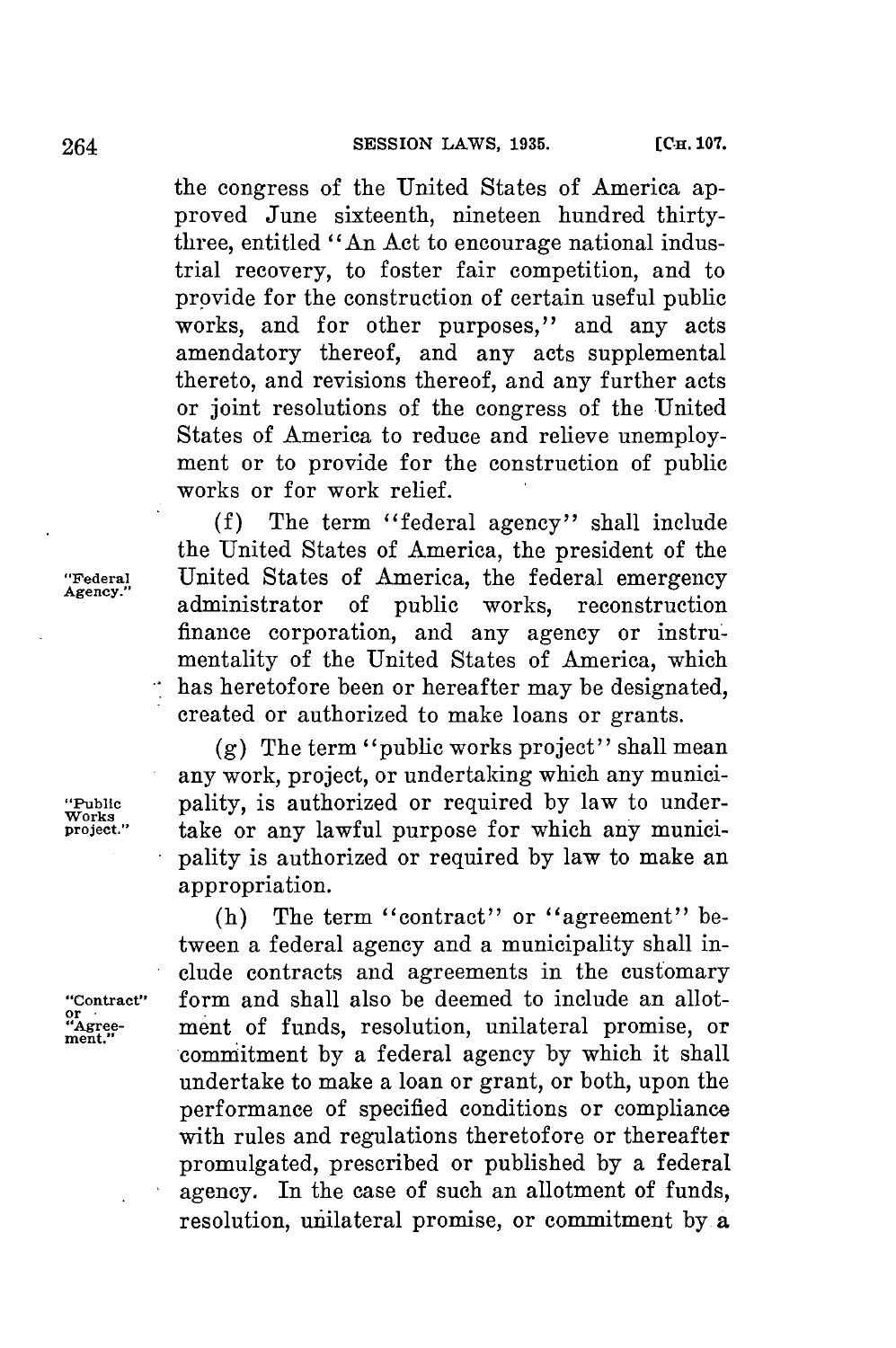federal agency, the terms, conditions and restrictions therein set forth and the rules and regulations theretofore or thereafter promulgated, prescribed or published shall, for the purpose of this act, be deemed to constitute covenants of such a contract which shall be performed **by** the municipality, if the municipality accepts any money from such federal agency.

**SEc. 3.** Every municipality shall have power **Powers of municipality.** and is hereby authorized:

(a) To accept from any federal agency grants **Federalaid.** for or in aid of the construction of any public works project.

**(b)** To make contracts and execute instruments containing such terms, provisions, and conditions as in the discretion of the governing body of the municipality may be necessary, proper or advisable for the purpose of obtaining grants or loans, or both, **Making of** from any federal agency pursuant to or **by** virtue of the recovery act; to make all other contracts and execute all other instruments necessary, proper or advisable in or for the furtherance of any public works project and to carry out and perform the terms and conditions of all such contracts or instruments.

**(c)** To subscribe to and comply with the recov- **Compliance** ery act and any rules and regulations made by any agencies. federal agency with regard to any grants or loans, or both, from any federal agency.

**(d)** To perform any acts authorized under this act through, or by means of its own officers, agents **Performance** and employees, or by contracts with corporations, firms or individuals.

(e) To award any contract for the construction of any public works project or part thereof upon any day at least fifteen days after one publi- **Fifteen days.** cation of a notice requesting bids upon such con-

**with Federal**

**contracts.**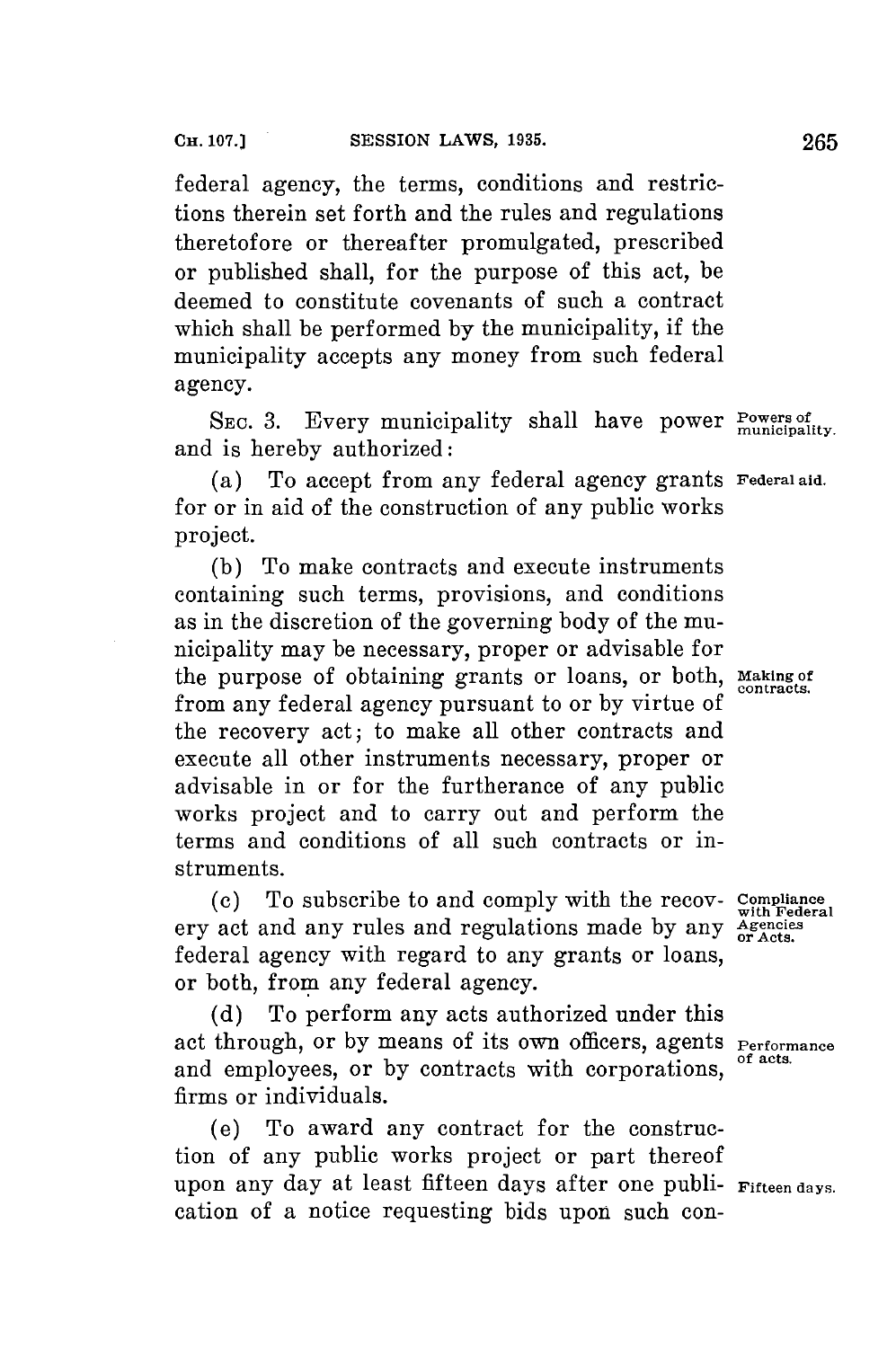tract in a newspaper of general circulation in the municipality.

**(f)** To sell bonds at private sale to any federal agency without any public advertisement.

**(g)** To issue interim receipts, certificates or **Temporary** other temporary obligations, in such form and con**obligations** taining such terms, conditions and provisions as the governing body of the municipality issuing the same may determine, pending the preparation or execution of definitive bonds for the purpose of financing the construction of a public works project.

(h) To issue bonds bearing the signatures of **Issuance** officers in office on the date of signing such bonds, **fbonds** notwithstanding that before delivery thereof any or all the persons whose signatures appear thereon shall have ceased to be the officers of the municipality issuing the same.

(i) To include in the cost of a public works Included project which may be financed by the issuance of  $\frac{1}{2}$  in costs of project. bonds: (1) Engineering, inspection, accounting fiscal and legal expenses; (2) the cost of issuance of the bonds, including engraving, printing, advertising, and other similar expenses; **(3)** any interest costs during the period of construction of such public works project and for six months thereafter on money borrowed or estimated to be borrowed.

**(j)** To exercise any power conferred **by** this act for the purpose of obtaining grants or loans, or **Obtaining** both, from any federal agency pursuant to or **by grants or loans** virtue of the recovery act, independently or in conjunction with any other power or powers conferred **by** this act or heretofore or hereafter conferred **by** any other law.

> **(k)** To do all acts and things necessary or convenient to carry out the powers expressly given in this act.

> **SEc.** 4. The powers conferred **by** this act shall be in addition and supplemental to and not in sub-